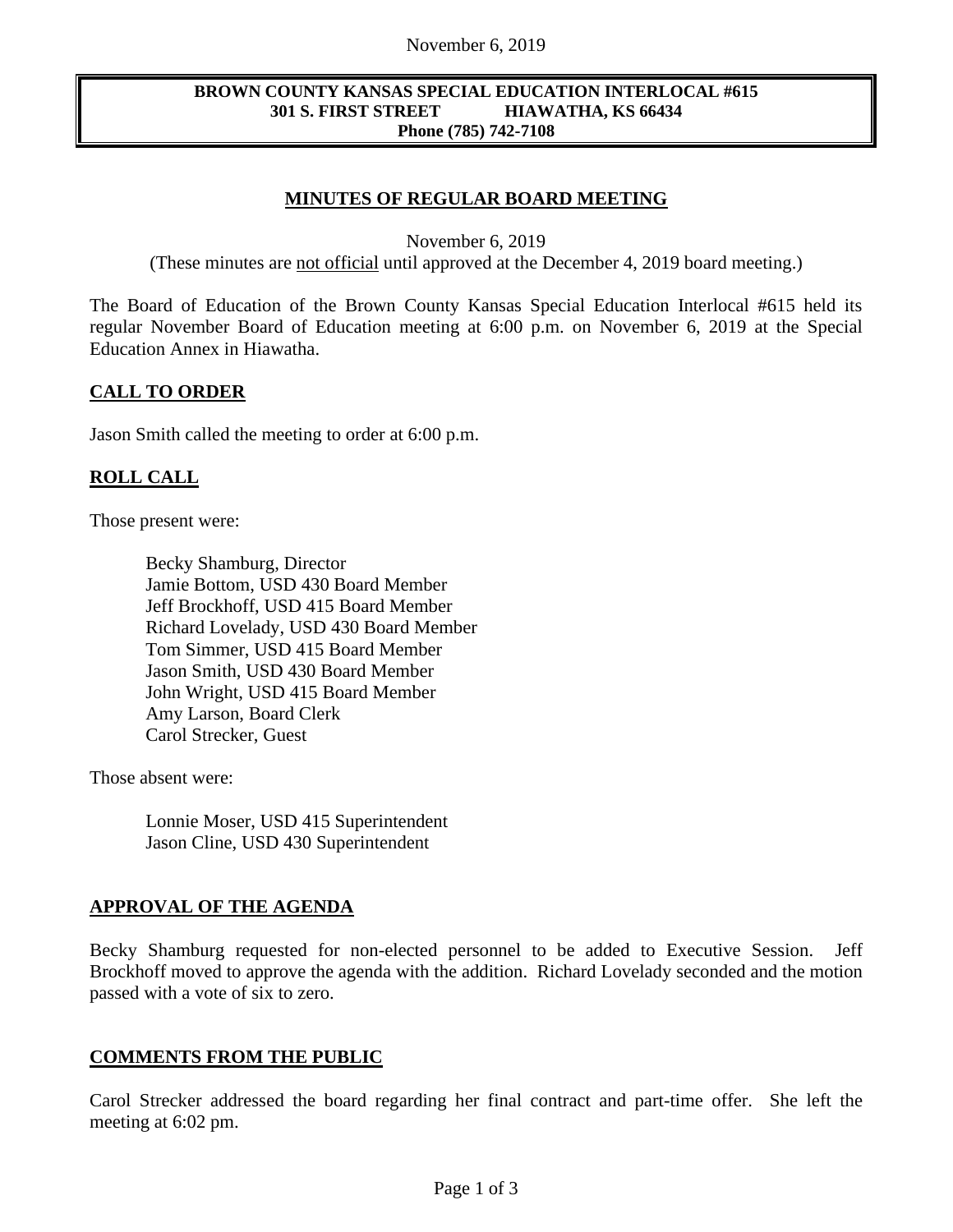### **COMMENTS FROM THE PRESIDENT**

There were no comments from the President.

# **APPROVAL OF THE CONSENT AGENDA**

Tom Simmer moved to approve the consent agenda with additional bills. Richard Lovelady seconded and the motion passed with a vote of six to zero. Included in the consent agenda were:

- 1. Approval of the minutes of the October 7, 2019 regular board meeting.
- 2. Approval of the Bills for the Month of November 2019.
- 3. Accept the treasurer's report for the month of November 2019.
- 4. Accept the resignation of para Tiffany Hawkins.

### **HEALTH INSURANCE UPDATE**

Director Shamburg stated that she met with Rod Spangler of KASB. Rod discussed elective insurance options to offer employees as well as a possibility of a health insurance evaluation by KASB. The process will include a demo with the teachers possibly early next year.

### **EXECUTIVE SESSION TO DISCUSS NON-ELECTED PERSONNEL AND NEGOTIATIONS**

At 6:12 pm, Tom Simmer moved to go into executive session for 10 minutes to discuss negotiable items as allowed for employer-employee negotiations under KOMA, and to discuss employees per non-elected personnel exemption under KOMA and reconvene at 6:22 pm. Richard Lovelady seconded and the motion passed with a vote of six to zero. The executive session was necessary to ensure a fair and equitable contract and protect the privacy of those individuals discussed. Those present for the executive session were Becky Shamburg, Jamie Bottom, Jeff Brockhoff, Richard Lovelady, Tom Simmer, Jason Smith, and John Wright. At 6:22 pm, Tom Simmer moved to go into additional executive sessions for 5 minutes and 2 minutes. Richard Lovelady seconded and the motions passed with votes of six to zero. At 6:29 pm, the board came out of executive session.

# **POSSIBLE ACTION AFTER EXECUTIVE SESSION**

Jeff Brockhoff moved to rescind the resignation of Cathy Shelton. Jamie Bottom seconded and the motion passed with a vote of six to zero.

#### **OTHER**

Director Shamburg stated that Matt Cluck will be replacing a pump in the boiler on November 7, 2019. The Annex had been without heat since mid October and Matt has been searching for the appropriate parts to repair the boiler.

# **ADJOURN**

.

Tom Simmer moved to adjourn the Board meeting. Richard Lovelady seconded and the motion passed with a vote of six to zero. The meeting adjourned at 6:40 p.m.